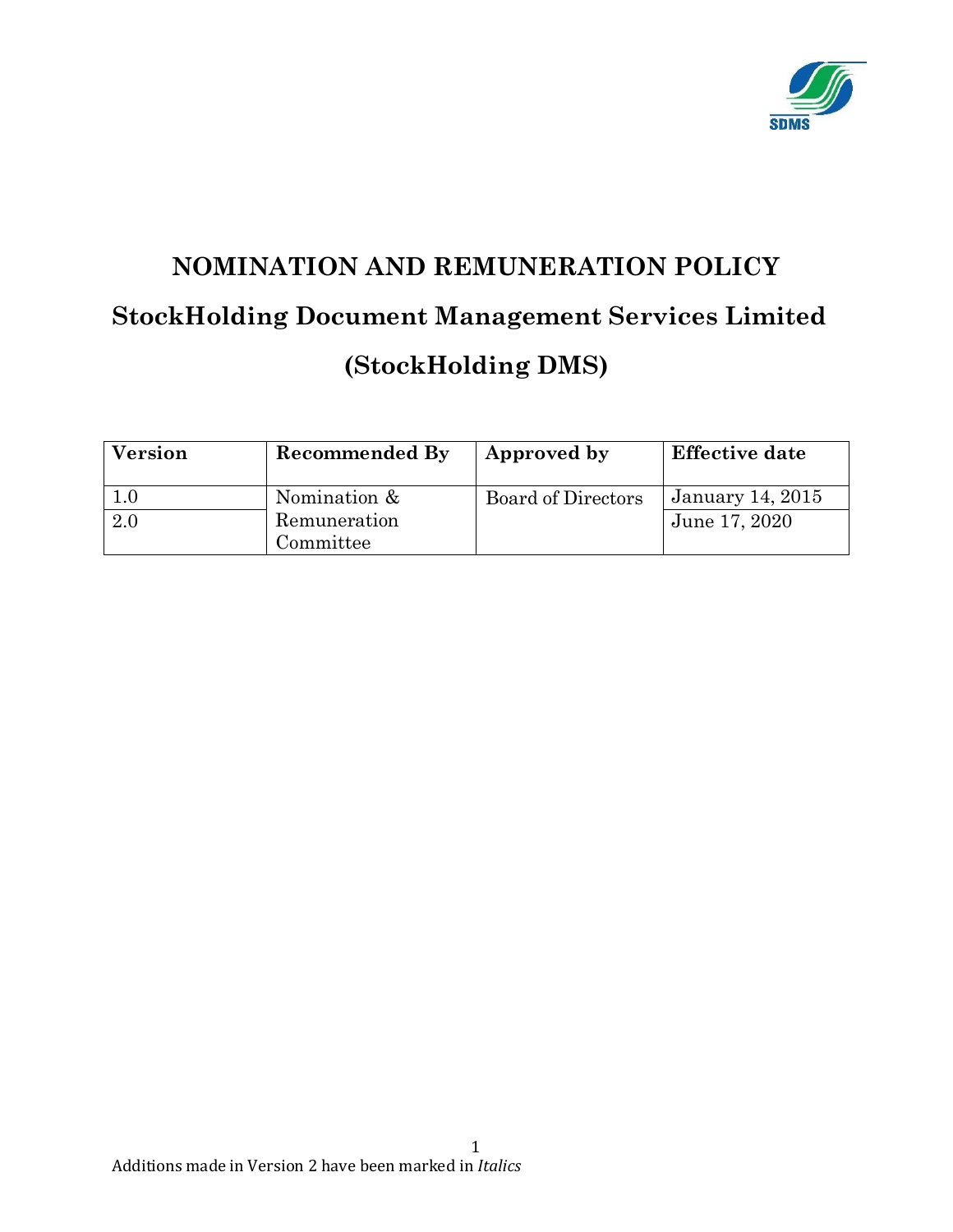| No.            | <b>Particulars</b>                                                                                            | Page No.       |
|----------------|---------------------------------------------------------------------------------------------------------------|----------------|
| I              | Introduction                                                                                                  |                |
| a.             | Definitions                                                                                                   | 3              |
| $\mathbf{b}$ . | Applicability                                                                                                 | 4              |
| $\mathbf{c}$ . | <b>Effective Date</b>                                                                                         | $\overline{4}$ |
| d.             | Objectives                                                                                                    | $\overline{4}$ |
| e.             | Composition of Nomination and Remuneration<br>Committee (NRC-B)                                               | $\overline{5}$ |
| $\prod$        | Matters to be dealt with and recommended by<br>the Committee to the Board                                     | 6              |
| III            | Appointment and nomination of Directors AND<br>Key Managerial Personnel                                       | 6              |
| IV             | Remuneration to Directors, Key Managerial<br>Management Personnel<br>Person, Senior<br>and<br>other employees | 7              |
| V              | Disclosure of Policy                                                                                          | 9              |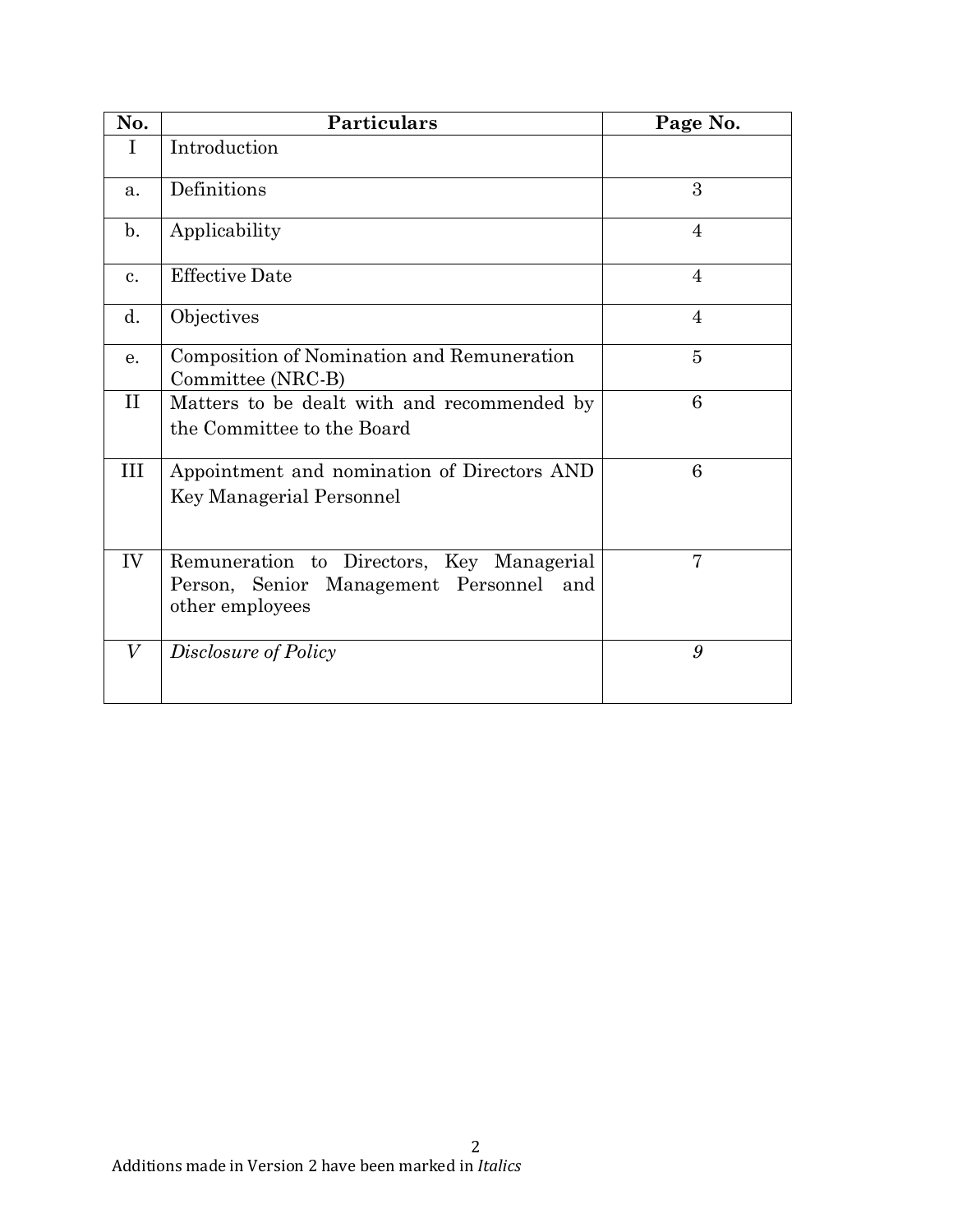# **NOMINATION AND REMUNERATION POLICY**

## **I. INTRODUCTION**

#### **A. DEFINITIONS:**

- 1. **'Act'** means the Companies Act, 2013 and Rules framed thereunder, as amended from time to time.
- 2. **'Board'** means Board of Directors of the Company.
- 3. **'Director'** means Directors of the Company.
- 4. **'Committee'** means Nomination and Remuneration Committee of the Company as constituted or reconstituted by the Board.
- 5. **'Company'** means StockHolding Document Management Services Limited (StockHolding DMS)
- 6. **'Independent Director'** means a director referred to in Section 149 (6) of the Companies Act, 2013.
- 7. **'Key Managerial Personnel'** (KMP) means-
	- (i) Chief Executive Officer or Managing Director or Manager;
	- (ii) Whole-Time Director;
	- (ii) Company Secretary;
	- (iii) Chief Financial Officer;
	- *(iv) Such other officer, not more than one level below the Directors who is in whole time employment, designated as key managerial personnel by the Board and*
	- *(v) Such other officer as may be prescribed.*
- 8. **'Senior Management Personnel'** mean personnel of the Company who are members of its core management team excluding the Board of Directors comprising all members of management one level below the executive directors, including the functional heads.

Unless the context otherwise requires, words and expressions used in this policy and not defined herein but defined in the Companies Act, 2013 as may be amended from time to time, shall have the meaning respectively assigned to them therein.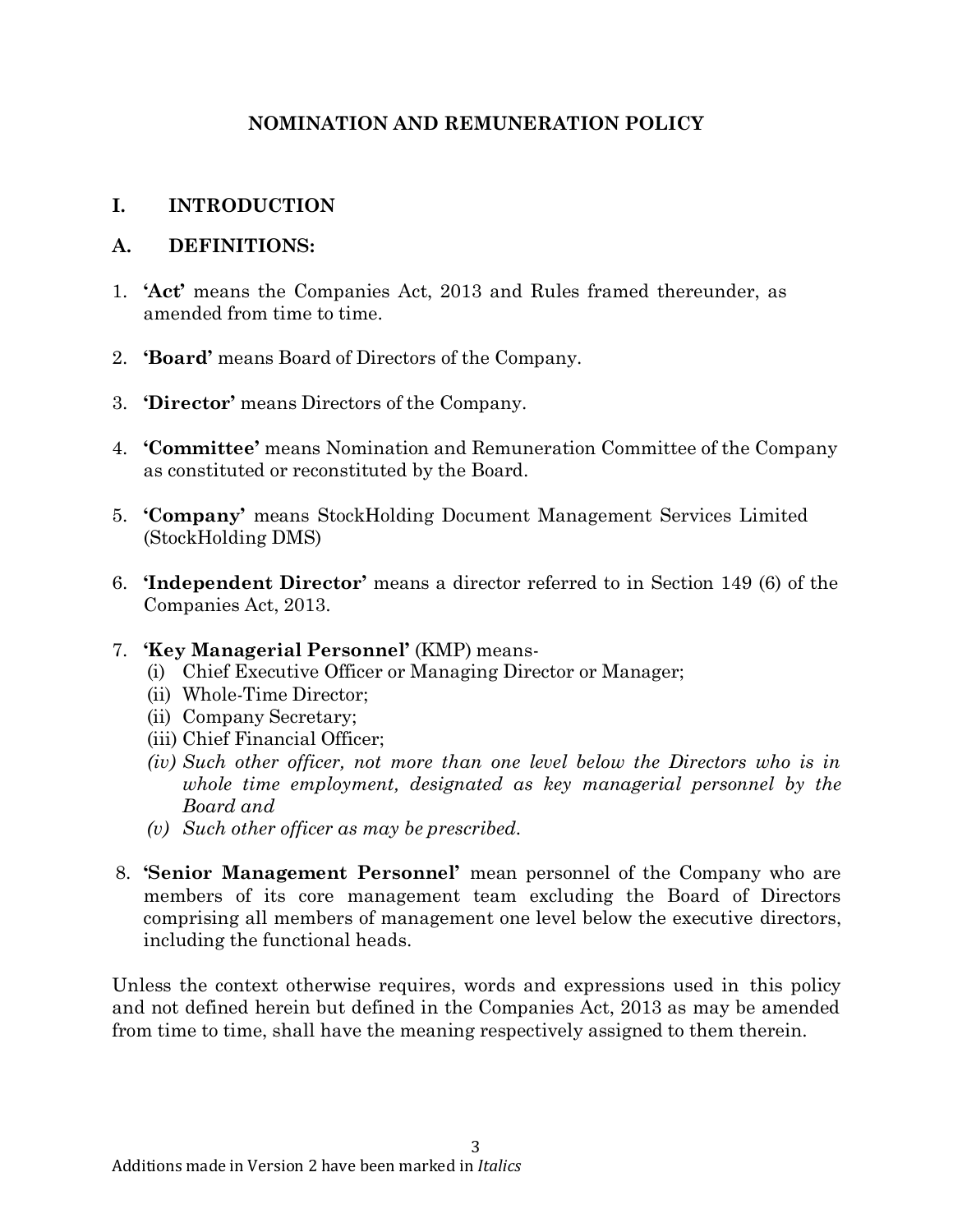# **B. APPLICABILITY**

The Policy is applicable to

- 1. Directors (Executive and Non-Executive)
- 2. Key Managerial Personnel
- 3. Senior Management Personnel and other employees

#### **C. EFFECTIVE DATE**

This policy shall be effective from January 14, 2015.

## **D. OBJECTIVES:**

*Formulate the criteria for determining the qualification, competencies and independence for appointment of Directors (Executive & Non Executive) and recommend to the Board policies relating to remuneration of the Director, KMP and other employees.*

- *1. To identify persons who are qualified to become Directors (Executive and Non-Executive) and Key Managerial Personnel.*
- *2. To layout remuneration principles for employees linked to their efforts, performance & achievements relating to corporation's goals. To determine remuneration based on performance, Company's size, financial position, trends and practices on remuneration prevailing in the corporate sector, etc. To retain, motivate and promote talent and to ensure long term sustainability of talented managerial persons*
- *3. To specify the manner for effective evaluation of performance of Board, its Committees and individual Directors to be carried out either by the Board, by the Nomination and Remuneration Committee or by an independent external agency and review its implementation and compliance. This is in line with the requirement under the Companies Act, 2013.*
- *4. To devise a policy on Board diversity.*
- *5. Establishing and reviewing Executive directors' succession planning in order to ensure and maintain an appropriate balance of skills, experience and expertise on the Board.*
- *6. Make recommendations to the Board on appropriate performance criteria for the Directors. Formulate criteria and framework for evaluation of performance of every Director of the Board of the Company.*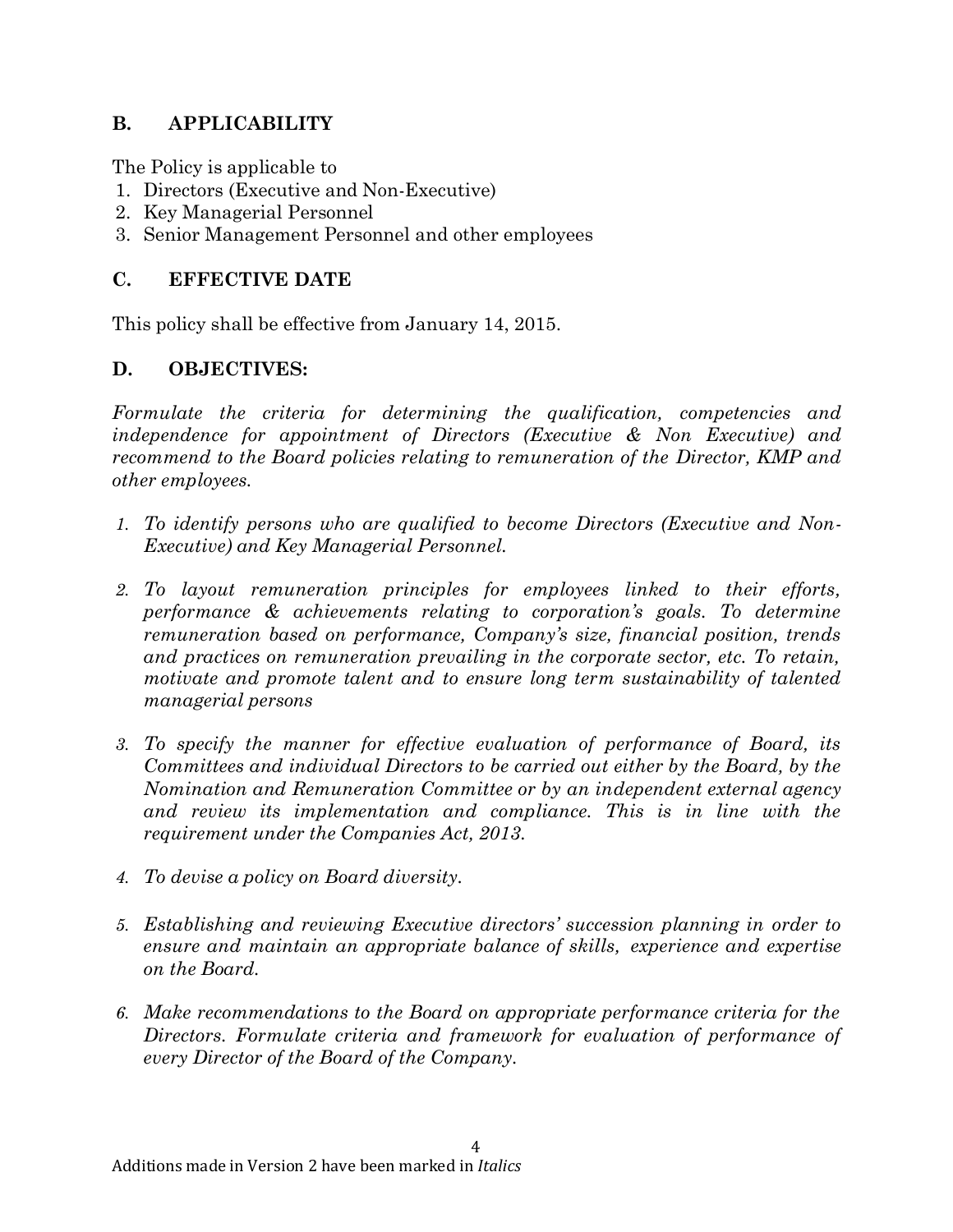- *7. Identify ongoing training and education program for the Director to ensure that non-Executive Directors are provided with adequate information regarding the business, industry and their legal responsibilities and duties.*
- *8. The Committee to assist the Board in ensuring Board nomination process with the diversity of gender, experience, knowledge and perspective in the Board in accordance with the Board.*

#### **E. Composition of Nomination and Remuneration Committee of the Board (NRC-B):**

The Committee shall comprise of three or more non-executive directors out of which not less than one-half shall be independent directors. The Chairman of the Company can be a member of the Committee but cannot chair the Committee. The Board has the power to reconstitute the Committee consistent with the applicable statutory requirement.

# **II. MATTERS TO BE DEALT WITH AND RECOMMENDED BY THE NRC-B TO THE BOARD**

The NRC-B shall:

- 1. Formulate the criteria for determining qualifications, positive attributes and independence of a director.
- 2. Recommend to the Board the appointment of persons who may be appointed as Director and Key Managerial Personnel in accordance with the criteria laid down in this policy.
- 3. Evaluate the performance of the Directors and recommend their remuneration.
- 4. Recommend to the Board the remuneration payable to Directors and KMP.

# **III. APPOINTMENT AND NOMINATION OF DIRECTORS AND KEY MANAGERIAL PERSONNEL**

## **a. Appointment criteria and qualifications**

1. A person should possess requisite qualification, expertise and experience for appointment as Director, KMP. The Committee has discretion to decide whether qualification, expertise and experience possessed by a person is sufficient / satisfactory for the concerned position.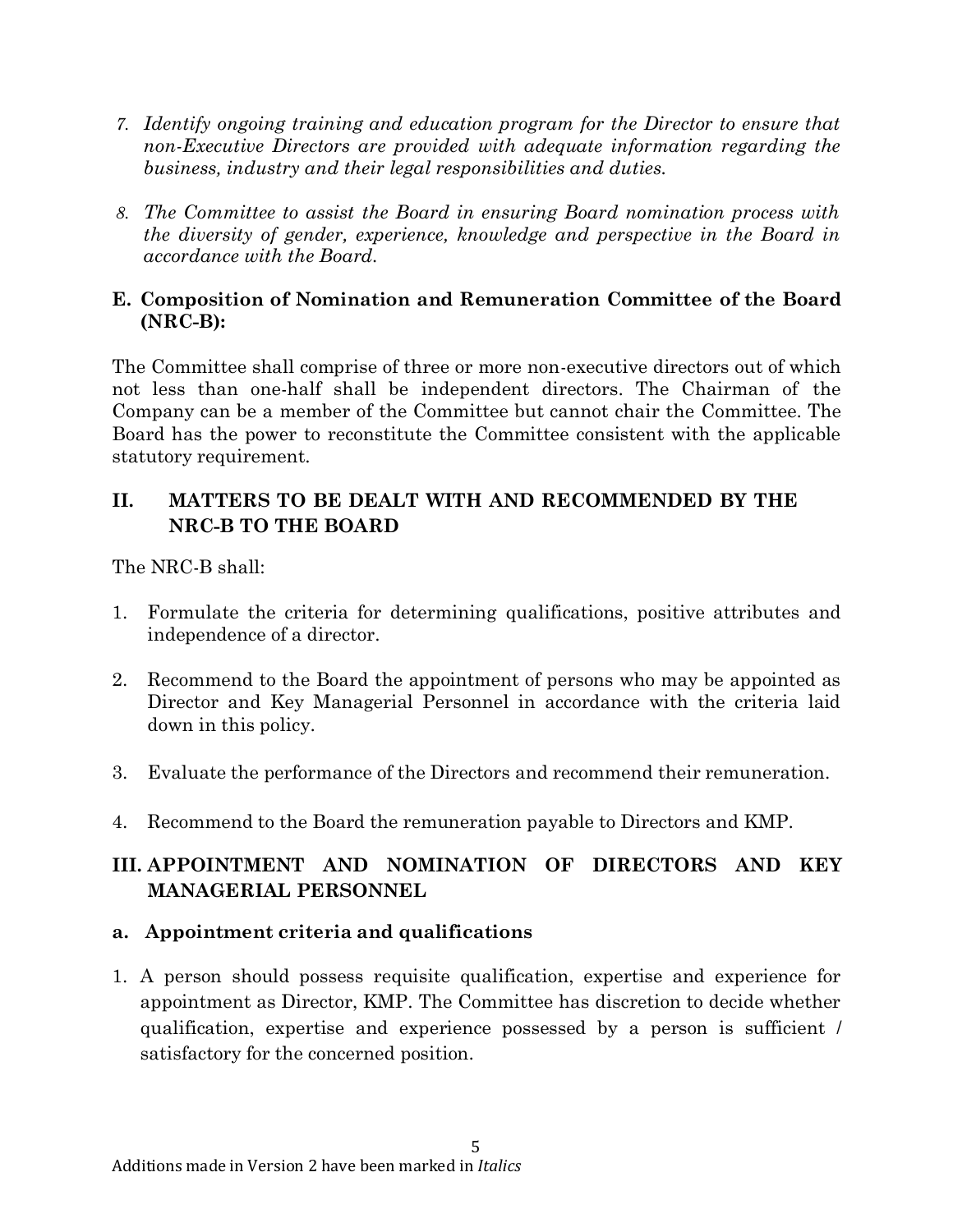- 2. Independent Director must comply with the criteria given under Section 149 of the Companies Act, 2013 and other applicable statutory provisions.
- 3. A Director shall not attract any disqualification as prescribed under Section 164 of the Companies Act, 2013 or any other statutory provision as applicable.
- 4. Every Whole Time Director and KMP shall be appointed / designated by means of a resolution.

## **b. Term / Tenure**

## **1. Managing Director / Whole-time Director**

The Company shall appoint or re-appoint any person as its Managing Director or Whole-time Director for a term not exceeding five years at a time. No reappointment shall be made earlier than one year before the expiry of term.

#### **2. Independent Director**

- i. An Independent Director shall hold office for a term up to five consecutive years on the Board of the Company and will be eligible for re-appointment on passing of a special resolution by the Company and disclosure of such appointment in the Board's report.
- ii. No Independent Director shall hold office for more than two consecutive terms, but such Independent Director shall be eligible for appointment after expiry of three years of ceasing to become an Independent Director. Provided that an Independent Director shall not, during the said period of three years, be appointed in or be associated with the Company in any other capacity, either directly or indirectly.

#### **3. Evaluation**

*To specify the manner for effective evaluation of performance of Board, its Committees and individual Directors to be carried out either by the Board or by the Nomination and Remuneration Committee or by an independent external agency and review its implementation and compliance. The Committee/Board/Independent external agency to carry out evaluation of performance of Directors.*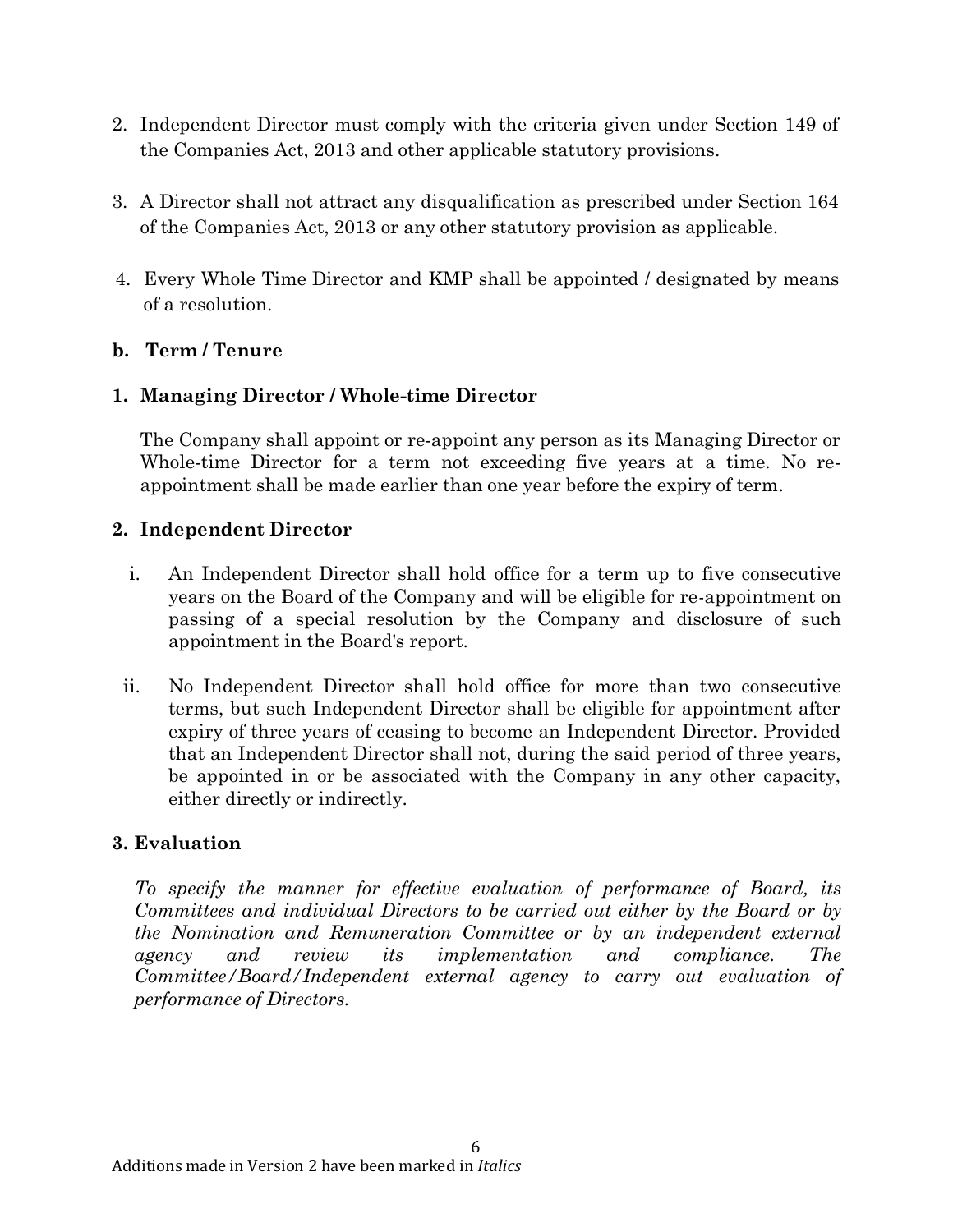#### **4. Retirement**

The Director, KMP and Senior Management Personnel and other employees shall retire as per the applicable provisions of the Companies Act, 2013 and the prevailing policy of the Company.

# **IV. REMUNERATION TO DIRECTORS, KEY MANAGERIAL PERSONNEL, SENIOR MANAGEMENT PERSONNEL AND OTHER EMPLOYEES**

#### **A. Remuneration to Managing/ Executive/Whole Time Director**

- 1. Every Whole time KMP (i.e. MD & CEO, WTD, Company Secretary and Chief Financial Officer) shall be appointed by means of a resolution of the Board conferring the terms and conditions of the appointment including the remuneration based on expertise, experience, qualification and other personnel attributes.
- 2. The remuneration payable to Directors is subject to the approval of the Board, shareholders of the Company and, wherever required as per the provisions of the Companies Act, 2013, and the rules made there under.
- 3. The remuneration payable to Managing Director& CEO /Executive Director shall be in accordance with the Articles of Association of the Company and as per the provisions of the Companies Act, 2013, and the rules made there under.
- 4. Where any insurance is taken by the Company on behalf of its Managing Director& CEO/ Executive Director, Chief Financial Officer, the Company Secretary and any other employees for indemnifying them against any liability, the premium paid on such insurance shall not be treated as part of the remuneration payable to any such personnel. Provided that if such person is proved to be guilty, the premium paid on such insurance shall be treated as part of the remuneration.
- 5. If, in any financial year, the Company has no profits or its profits are inadequate, the Company shall pay remuneration to its Managing Director/ Executive Directors in accordance with the provisions of Schedule V of the Companies Act, 2013.
- 6. If any Managing Director/Executive Director draws or receives, directly or indirectly by way of remuneration any such sums in excess of the limits prescribed under the Companies Act, 2013 or, he / she shall refund such sums to the Company and until such sum is refunded, hold it in trust for the Company.